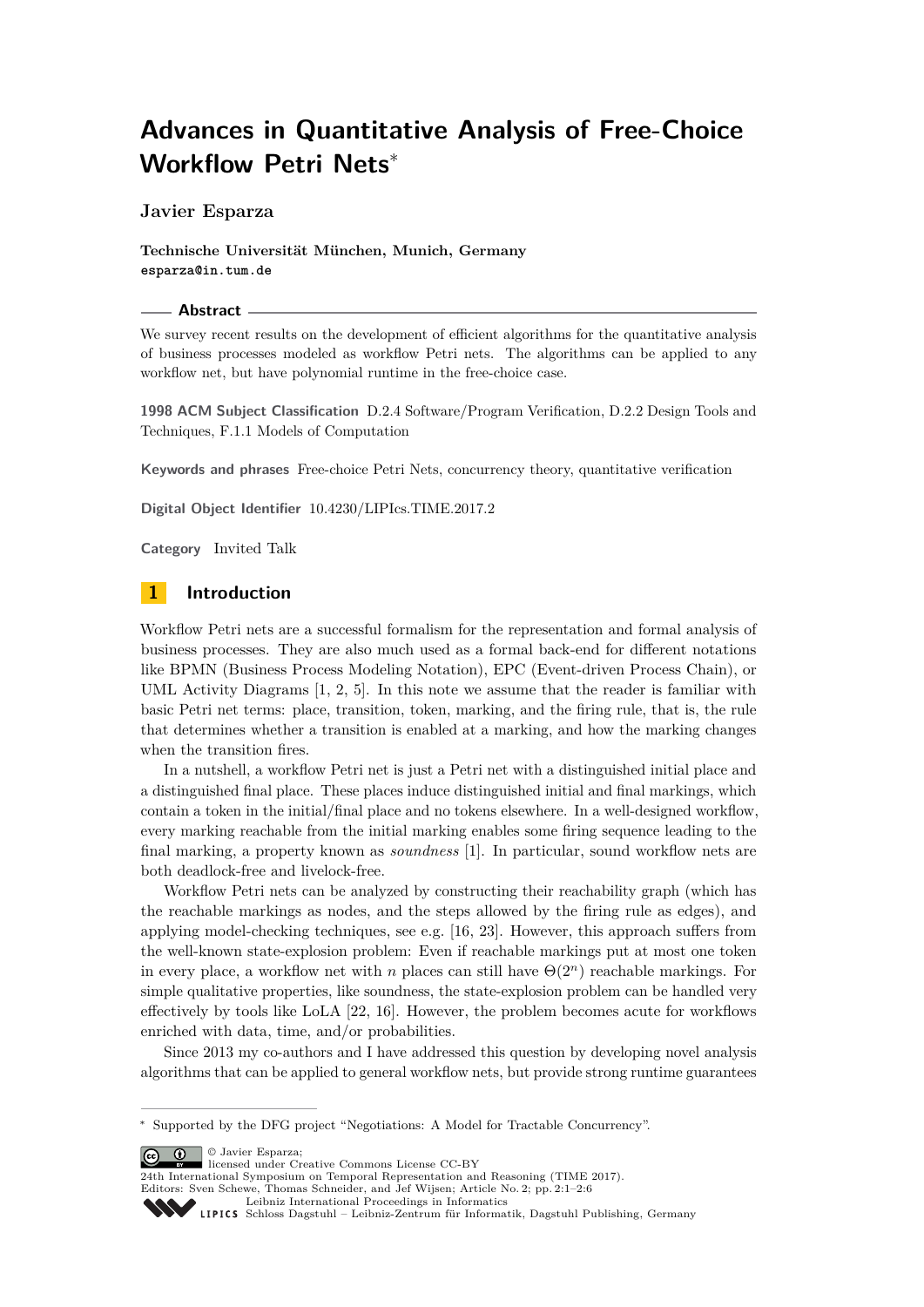## **2:2 Advances in Quantitative Analysis of Free-Choice Workflow Petri Nets**

for special classes. The rationale for this approach is that workflow Petri nets modeling reallife business processes tend to have a simpler structure than those found in other application areas, like the analysis of distributed algorithms, concurrent programs, or biological processes. In particular, it has been repeatedly observed that many of these workflow nets are *freechoice* [\[6\]](#page-4-4). For example, Workflow Graphs, a simple but effective business process formalism [\[1,](#page-4-0) [17,](#page-4-5) [18,](#page-4-6) [13\]](#page-4-7), can be translated into free-choice workflow Petri nets, and 1386 of the 1958 workflow nets in the most popular benchmark suite in the literature are free-choice workflow nets [\[16\]](#page-4-3). So our goal is to design analysis algorithms that are applicable to arbitrary workflow nets, and provide a better runtime guarantee in the free-choice case. Typically, our algorithms have exponential worst-case complexity in the general case (which is unavoidable due to NP-hardness or PSPACE-hardness results), but polynomial complexity in the free-choice case.

A Petri net is free-choice if every pair of places has either the same set of output transitions or disjoint sets of output transitions. The consequence is that for every reachable marking, if some output transition of a place can fire, then *all* output transitions can fire, that is, the net can *freely choose* which output transition to fire. While free-choice Petri nets have a rich theory, almost all results concerning them are about the basic Petri net model, and do not apply to Petri nets enriched with data, time, or probabilities. In a series of papers, my co-authors and I have developed novel analysis techniques that overcome this problem. In the rest of the note we summarize this work. We first consider our work on reduction algorithms, and then our last paper on decomposition-based algorithms.

I Remark. Some of our results are formulated in terms of *deterministic negotiation diagrams*. In a nutshell, negotiation diagrams, introduced in [\[11\]](#page-4-8), are workflow Petri nets that can be decomposed into communicating sequential Petri nets, a feature that makes them more amenable to theoretical study. A classical theorem of net theory shows that the connection between sound deterministic negotiation diagrams and sound free-choice workflow Petri nets is very tight: There are simple, polynomially computable translations between these two formalisms, which moreover only incur in a linear blow up. More details can be found in [\[7\]](#page-4-9).

## **2 Reduction techniques**

Reduction algorithms are a very efficient analysis technique for Petri nets and other business modeling formalisms, like EPCs and AND-XOR graphs (see for instance [\[21,](#page-5-3) [3,](#page-4-10) [9,](#page-4-11) [24\]](#page-5-4)). A reduction algorithm consists of (a) a set of *reduction rules*, whose application allows one to simplify the workflow while preserving important properties, and (b) an algorithmic policy for selecting the next rule to be applied. The algorithm applies the rules exhaustively until it reaches an irreducible workflow net. For certain classes of nets and certain properties, the rules can be *complete*: They can reduce all workflows in the class satisfying the property, and only them, to some unique canonical workflow. Typically, this canonical workflow is the workflow consisting of one single transition with the initial and final places as only input and output place. If the policy followed by the algorithm is guaranteed to reach the canonical workflow, then the reduction algorithm becomes a decision algorithm for the property. Moreover, the algorithm decides the property without having to explore the reachability graph of the net at all.

A set of rules for free-choice Petri nets (not necessarily workflow nets) was presented in [\[6\]](#page-4-4). The rules preserve liveness and boundedness, two important properties of Petri nets, and are shown to be complete. In [\[3\]](#page-4-10) these rules were applied to free-choice workflow Petri nets, and shown to be complete for the soundness property. This leads to a polynomial-time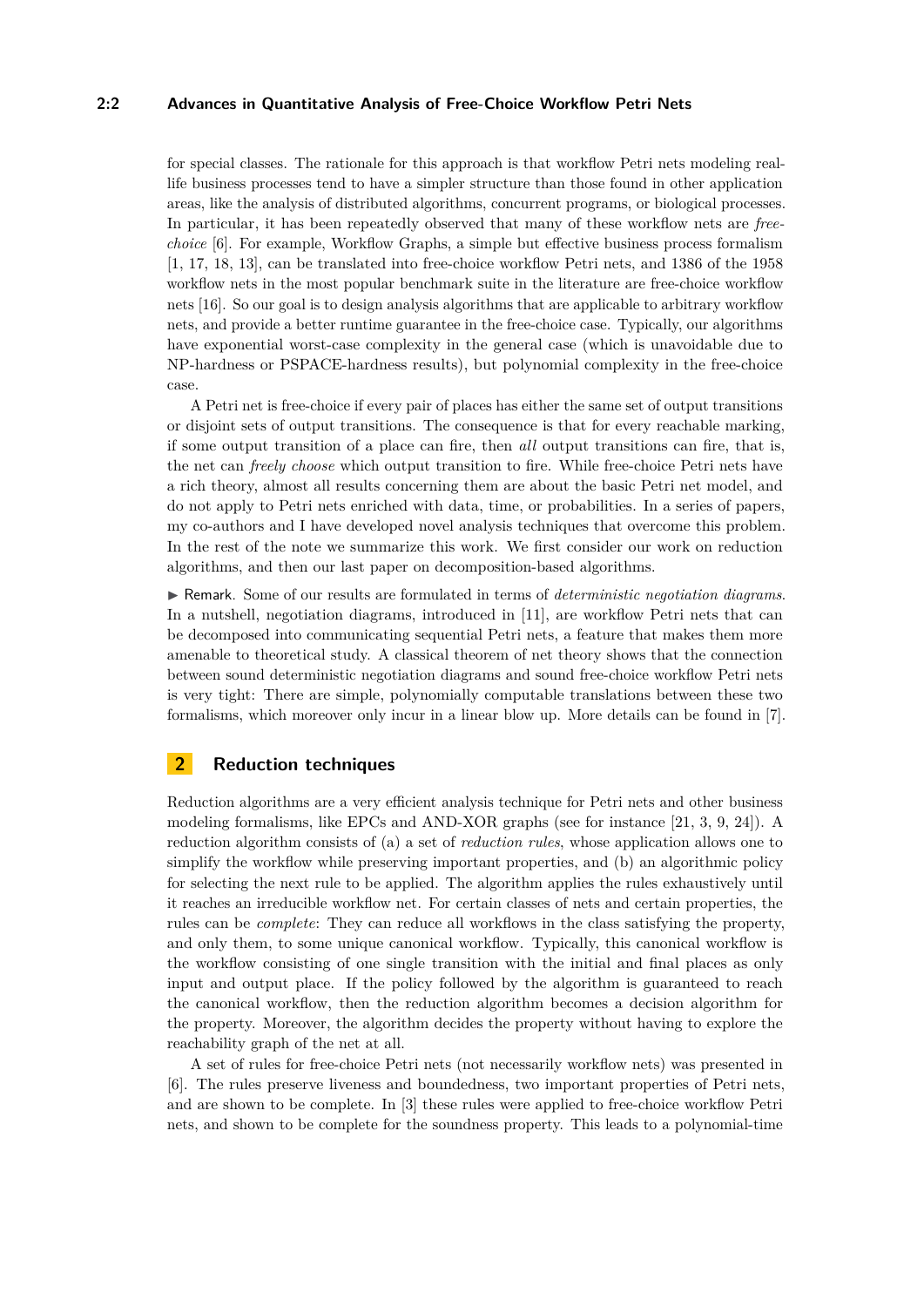#### **J. Esparza 2:3**

decision procedure for soundness of free-choice workflow nets, in sharp contrast with the PSPACE-hardness of deciding soundness for general workflow nets<sup>[1](#page-2-0)</sup>. However, the rules of  $[6]$ have two problems. First, as shown in [\[13\]](#page-4-7), they do not preserve properties concerning data or timing information. Moreover, as shown in [\[6\]](#page-4-4), one of the rules is not correct for arbitrary workflow nets. More precisely, applying the rule to a sound, non-free-choice workflow net can make it unsound. In [\[13\]](#page-4-7) we present a new set of surprisingly simple rules that overcomes these shortcomings. The rules can be applied to Petri nets in which tokens carry data. For example, a token in a certain place can be labeled with a natural number. Transitions collect a tuple of data from their input places, and apply a *transformer* to them, yielding a tuple of data that is sent to the output places.

The rules not only preserve soundness/unsoundness, but also the *input/output relation* of the workflow. This is the relation that assigns to every initial marking the set of final markings reachable from it (observe that initial markings differ only on the value of the token in the initial final place, and final markings on the value of the token in the final place). Therefore, the rules can be applied to decide any property of the input/output relation, and, by suitable reductions, other properties like the worst-case execution time of a given workflow. The rules also solve the second problem: contrary to the original rules, they can be applied to arbitrary workflow nets. Finally, the rules are still complete for free-choice workflow nets, in the sense that they reduce every sound free-choice workflow net to a workflow net with only one transition, but the same input/output relation.

The definitive description of the reduction algorithm, whose correctness proof and complexity analysis are rather complex, is given in [\[8\]](#page-4-12), an extended and corrected version of [\[11,](#page-4-8) [12\]](#page-4-13), which is currently under review. The algorithm completely reduces sound free-choice workflow nets by means of a sequence of rule applications of length at most cubic in the number of places and transitions of the net (in experiments the actual number of rule applications only grows linearly in the size of the net). Further, the sequence of reductions can be found in polynomial time. In [\[14\]](#page-4-14) we apply this reduction algorithm to the problem of computing the expected cost of a workflow. For this, we define probabilistic workflow nets with costs, and enhance the reduction rules of [\[13\]](#page-4-7) so that they preserve the expected cost. Using the results of [\[8\]](#page-4-12) we prove that the expected cost of a free-choice workflow net can be computed in polynomial time.

## **3 Decomposition-based techniques**

Our most recent work is presented in [\[15\]](#page-4-15). This paper generalizes the results of [\[13,](#page-4-7) [14\]](#page-4-14). It presents the most versatile analysis algorithm for free-choice workflow nets designed so far, among those that avoid the construction of the reachability graph. In particular, the reduction-based algorithms of [\[13,](#page-4-7) [14\]](#page-4-14) can be recast as special cases of this general algorithm. The algorithm can be instantiated to solve problems about the time needed to execute a workflow, and also about its  $cost^2$  $cost^2$ . More precisely, the generic algorithm yields polynomial algorithms for the computation of the worst-case and the best-case execution time, and for the worst-case, best-case, and expected cost. It also provides a good algorithm for the computation of the expected time, although in this case the algorithm is not polynomial.

<span id="page-2-0"></span> $1$  The exact complexity depends on the specifics of the workflow model, for instance whether the workflow Petri net is assumed to be 1-safe or not.

<span id="page-2-1"></span> $2$  Notice the difference between time and cost: while the cost of executing two concurrent transitions is the sum of the costs, the time is the maximum of the times.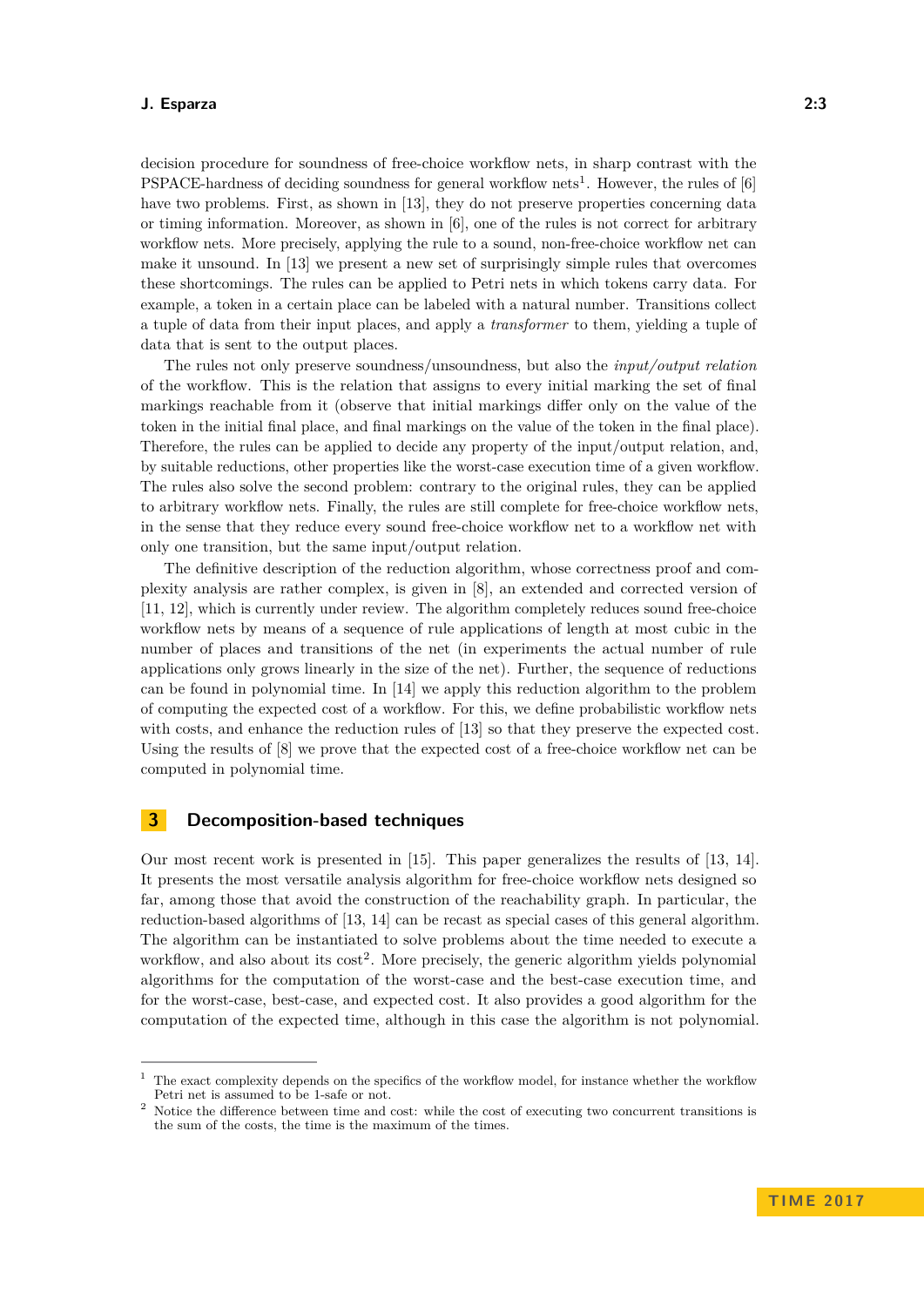#### **2:4 Advances in Quantitative Analysis of Free-Choice Workflow Petri Nets**

This is however to be expected, since the problem of deciding if the expected time exceeds a given bound is NP-complete, even for acyclic free-choice workflow nets [\[4\]](#page-4-16).

The paper extends the classical lattice-based formalism for the static analysis of sequential flow-graphs, as presented for example in [\[20\]](#page-4-17), to workflow Petri nets. A flow-graph consists of a set of nodes, modeling program points, and a set of edges, modeling program instructions, like assignments or guards. In the lattice-based approach one (i) defines a lattice  $\mathcal D$  of dataflow informations corresponding to the possible results of the analysis to be conducted, (ii) assigns semantic transformers  $[a]$ :  $\mathcal{D} \to \mathcal{D}$  to each action *a* of the flow-graph, (iii) assigns to a path  $a_1 \cdots a_n$  of the flow graph the functional composition  $\llbracket a_n \rrbracket \circ \cdots \circ \llbracket a_1 \rrbracket$  of the transformers, and (iv) defines the result of the analysis as the "Merge Over all Paths", i.e., the join of the transformers of all execution paths, usually called the MOP-solution or just the MOP of the dataflow problem. So performing an analysis amounts to computing the MOP of the flow-graph for the given lattice and the given transformers.

Katoen *et al.* have recently shown in [\[19,](#page-4-18) [10\]](#page-4-19) that in order to adequately deal with quantitative analyses of concurrent systems one needs a semantics that distinguishes between the inherent nondeterminism of each sequential process, and the nondeterminism introduced by concurrency (the choice of the process that should perform the next step). Following these ideas, we introduce a semantics in which the latter is resolved by an external scheduler, and define the MOP for a given scheduler. The result of a dataflow analysis is then given by the infimum or supremum, depending on the application, of the MOPs for all possible schedulers.

In [\[15\]](#page-4-15) we define the class of *Mazurkiewicz-invariant frameworks*. Loosely speaking, a framework is Mazurkiewicz-invariant if two executions of the workflow net that differ only in the order of execution of concurrent transitions have the same transformer. We prove a theorem showing a first important property of sound free-choice workflow nets, namely that the MOP is independent of the scheduler for Mazurkiewicz-invariant frameworks. This allows to compute the result of the analysis by fixing a scheduler, and computing the MOP for it. The main contribution of the paper is a method to compute the MOP of a framework for a sound free-choice workflow net. This is achieved by proving a novel and very powerful *decomposition theorem* showing that a sound free-choice workflow net is composed of smaller workflow subnets which are also sound. The algorithm iteratively identifies these subnets, computes their MOP, and replaces the complete subnet by one single transition with the same MOP.

Since the algorithm is generic, its complexity depends on the choice of the lattice and the transformers. However, we obtain a "concurrency-for-free" result: The runtime of the algorithm for computing the MOP for a sound free-choice workflow net is within a polynomial factor of the runtime for computing the MOP of a sequential flow-graph. Notice that this is the case even though the reachability graph of the workflow net – which can be seen as the sequential flow-graph equivalent to it – can be exponentially larger than the net itself.

The generic algorithm is more general than the reduction-based algorithms. More precisely, for every reduction-based algorithm, there is an instance of the generic algorithm with at most the same complexity. Further, using the generic algorithm we can solve in polynomial time quantitative problems for which no reduction algorithm existed so far. An example is the computation of the maximal number of tokens of a reachable marking of a sound free-choice workflow net. As shown in [\[4\]](#page-4-16), the maximal number of tokens corresponds to the minimal number of resources that guarantee successful completion of the workflow, and is therefore an important parameter. Our generic decomposition-based algorithm can be instantiated to compute the maximal number of tokens in polynomial time[3](#page-3-0) .

<span id="page-3-0"></span><sup>3</sup> This research, conducted with Philipp Meyer and Hagen Völzer, is still unpublished.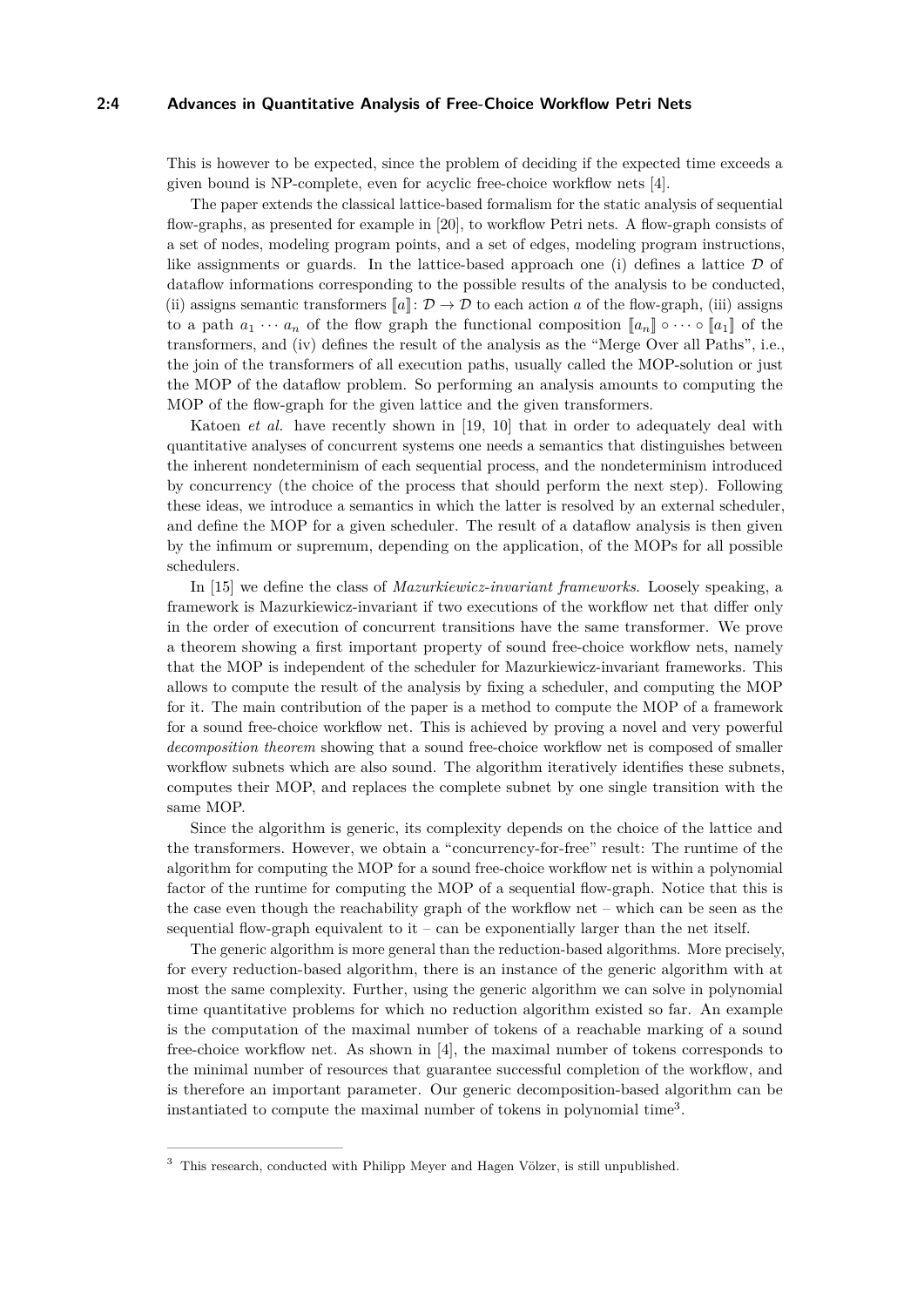<span id="page-4-19"></span><span id="page-4-18"></span><span id="page-4-17"></span><span id="page-4-16"></span><span id="page-4-15"></span><span id="page-4-14"></span><span id="page-4-13"></span><span id="page-4-12"></span><span id="page-4-11"></span><span id="page-4-10"></span><span id="page-4-9"></span><span id="page-4-8"></span><span id="page-4-7"></span><span id="page-4-6"></span><span id="page-4-5"></span><span id="page-4-4"></span><span id="page-4-3"></span><span id="page-4-2"></span><span id="page-4-1"></span><span id="page-4-0"></span>

|                | References -                                                                                                                                                                                                                                                                          |
|----------------|---------------------------------------------------------------------------------------------------------------------------------------------------------------------------------------------------------------------------------------------------------------------------------------|
| 1              | Wil van der Aalst. The application of Petri nets to workflow management. Journal of<br>Circuits, Systems, and Computers, 8(1):21-66, 1998.                                                                                                                                            |
| $\overline{2}$ | Wil van der Aalst and Kees Max van Hee. Workflow management: models, methods, and<br>systems. MIT press, 2004.                                                                                                                                                                        |
| 3              | Wil van der Aalst, Alexander Hirnschall, and Eric Verbeek. An alternative way to analyze<br>workflow graphs. In Advanced Information Systems Engineering, volume 2348 of Lecture<br>Notes in Computer Science, pages 535–552. Springer, 2002.                                         |
| 4              | Mirela Botezatu, Hagen Völzer, and Lothar Thiele. The complexity of deadline analysis<br>for workflow graphs with multiple resources. In BPM, volume 9850 of Lecture Notes in<br>Computer Science, pages 252–268. Springer, 2016.                                                     |
| 5              | Jörg Desel and Thomas Erwin. Modeling, simulation and analysis of business processes. In<br>Business Process Management, volume 1806 of Lecture Notes in Computer Science, pages<br>129-141. Springer, 2000.                                                                          |
| 6              | Jörg Desel and Javier Esparza. Free choice Petri nets. Cambridge University Press, 2005.                                                                                                                                                                                              |
| 7              | Jörg Desel and Javier Esparza. Negotiations and Petri nets. Transactions in Petri Nets<br>and Other Models of Concurrency, 11:203-225, 2016.                                                                                                                                          |
| 8              | Jörg Desel, Javier Esparza, and Philipp Hoffmann. Negotiation as concurrency primitive.<br>$CoRR$ , abs/1612.07912, 2016.                                                                                                                                                             |
| 9              | Boudewijn van Dongen, Wil van der Aalst, and Eric Verbeek. Verification of EPCs: Using<br>reduction rules and Petri nets. In Advanced Information Systems Engineering, pages 372–<br>386. Springer, 2005.                                                                             |
| 10             | Christian Eisentraut, Holger Hermanns, Joost-Pieter Katoen, and Lijun Zhang.<br>A se-<br>mantics for every GSPN. In PETRI NETS, volume 7927 of Lecture Notes in Computer<br><i>Science</i> , pages 90–109. Springer, 2013.                                                            |
| 11             | Javier Esparza and Jörg Desel. On negotiation as concurrency primitive. In CONCUR,<br>volume 8052 of <i>Lecture Notes in Computer Science</i> , pages 440–454. Springer, 2013.                                                                                                        |
| 12             | Javier Esparza and Jörg Desel. On negotiation as concurrency primitive II: Deterministic<br>cyclic negotiations. In FoSSaCS, volume 8412 of Lecture Notes in Computer Science, pages<br>258-273. Springer, 2014.                                                                      |
| 13             | Javier Esparza and Philipp Hoffmann. Reduction rules for colored workflow nets. In FASE,<br>volume 9633 of Lecture Notes in Computer Science, pages 342-358, 2016.                                                                                                                    |
| 14             | Javier Esparza, Philipp Hoffmann, and Ratul Saha. Polynomial analysis algorithms for free<br>choice probabilistic workflow nets. In <i>QEST</i> , volume 9826 of <i>Lecture Notes in Computer</i><br>Science, pages 89-104. Springer, 2016.                                           |
| 15             | Javier Esparza, Anca Muscholl, and Igor Walukiewicz. Static analysis of deterministic<br>negotiations. CoRR, abs/1704.04190, 2017. To appear in the Proceedings of LICS'17.                                                                                                           |
| 16             | Dirk Fahland, Cédric Favre, Barbara Jobstmann, Jana Koehler, Niels Lohmann, Hagen<br>Völzer, and Karsten Wolf. Instantaneous soundness checking of industrial business process<br>models. In BPM, volume 5701 of Lecture Notes in Computer Science, pages 278-293.<br>Springer, 2009. |
| 17             | Cédric Favre, Dirk Fahland, and Hagen Völzer. The relationship between workflow graphs<br>and free-choice workflow nets. <i>Information Systems</i> , 47:197-219, 2015.                                                                                                               |
| 18             | Cédric Favre, Hagen Völzer, and Peter Müller. Diagnostic information for control-flow<br>analysis of Workflow Graphs (a.k.a. Free-Choice Workflow nets). In TACAS, volume 9636<br>of Lecture Notes in Computer Science, pages 463-479, 2016.                                          |
| 19             | Joost-Pieter Katoen. GSPNs revisited: Simple semantics and new analysis algorithms. In<br><i>ACSD</i> , pages 6–11. IEEE Computer Society, 2012.                                                                                                                                      |
| 20             | Flemming Nielson, Hanne Riis Nielson, and Chris Hankin. Principles of program analysis.<br>Springer, 1999.                                                                                                                                                                            |